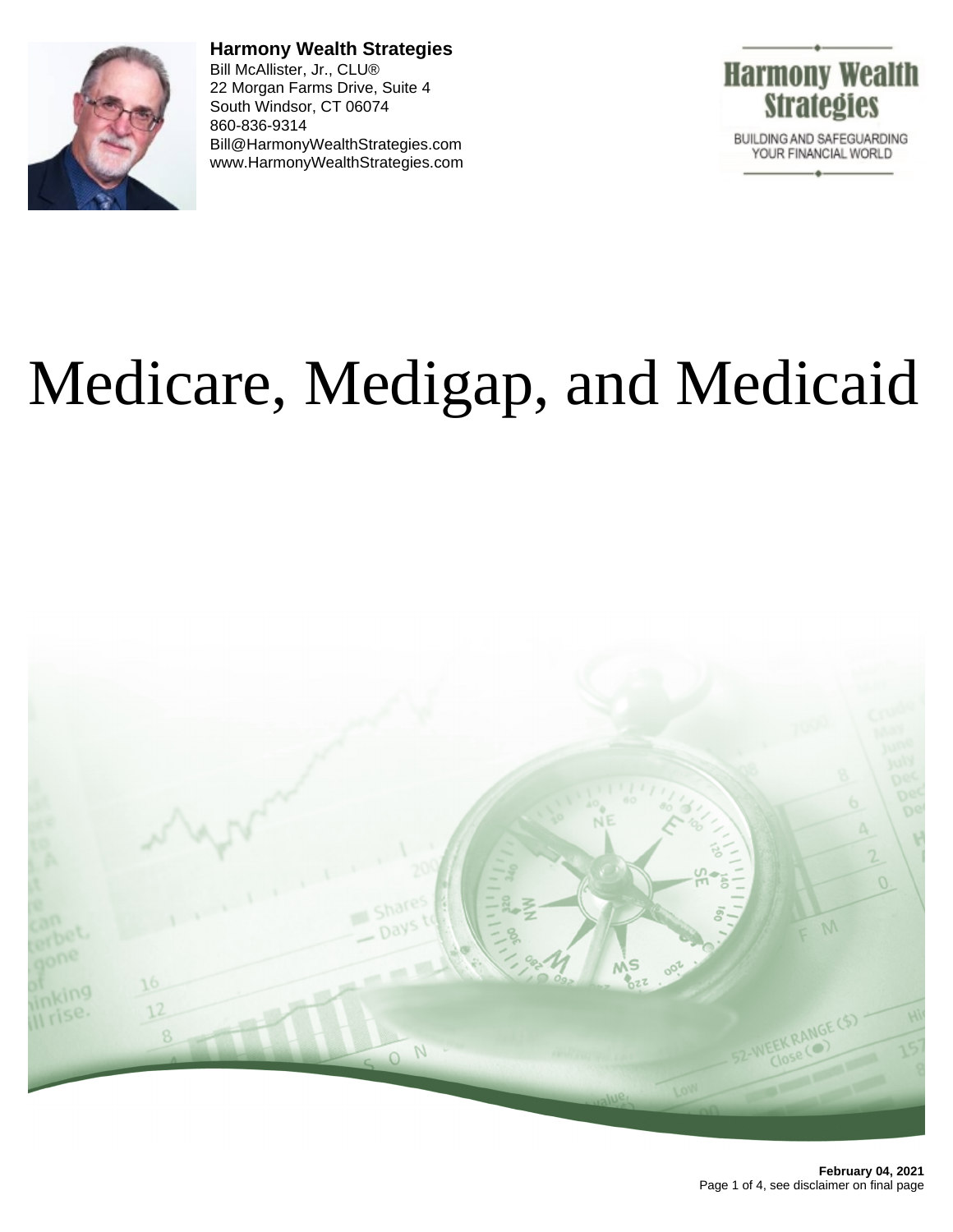

## **Medicare, Medigap, and Medicaid**

|                     | <b>Medicare</b>                                                                                                                                                                                                                                                                                                                                                                                                                                                                                                                                                                                                   | <b>Medigap</b>                                                                                                                                                          | <b>Medicaid</b>                                                                                                                                                |
|---------------------|-------------------------------------------------------------------------------------------------------------------------------------------------------------------------------------------------------------------------------------------------------------------------------------------------------------------------------------------------------------------------------------------------------------------------------------------------------------------------------------------------------------------------------------------------------------------------------------------------------------------|-------------------------------------------------------------------------------------------------------------------------------------------------------------------------|----------------------------------------------------------------------------------------------------------------------------------------------------------------|
| What is it?         | Federal health<br>insurance program for<br>those age 65 or older or<br>younger people who<br>have certain health<br>conditions.<br>Parts A and B comprise<br>the original Medicare<br>program.<br>Medicare Advantage<br>(also referred to as Part<br>C) plans are also<br>available in most areas.<br>They provide managed<br>care and fee-for-service<br>options through private<br>insurers that contract<br>with Medicare.                                                                                                                                                                                     | Medicare supplement<br>insurance issued by<br>private companies.                                                                                                        | Joint federal-state<br>need-based health<br>insurance program.<br><b>Eligibility requirements</b><br>and covered services<br>vary from state to state.         |
| What does it cover? | All or some portion of:                                                                                                                                                                                                                                                                                                                                                                                                                                                                                                                                                                                           | All or some portion of:                                                                                                                                                 | All or some portion of:                                                                                                                                        |
|                     | Part A: Hospital and<br>skilled nursing facilities,<br>home health agency<br>care, hospice care,<br>inpatient psychiatric<br>care, and blood<br>transfusions.<br>Part B: Doctors,<br>outpatient mental health<br>services, therapy,<br>part-time skilled home<br>health care, certain<br>preventative services,<br>and other medical<br>services.<br>Part C: All the benefits<br>offered by the original<br>Medicare plan. Some<br>offer added benefits<br>such as dental care,<br>eye exams, and hearing<br>aids. Most offer<br>Prescription drug (Part<br>D) coverage.<br>Part D: Prescription<br>drug coverage | Medical care not<br>covered by Medicare,<br>deductibles,<br>co-payments, and<br>coinsurance; plans may<br>also cover other<br>services such as eye<br>and dental exams. | A broad range of<br>medical services<br>including inpatient and<br>outpatient hospital care,<br>prescription drugs,<br>nursing home care, and<br>skilled care. |
| Who is eligible?    | (optional).<br>Generally, persons age<br>65 or older, and those<br>with certain disabilities<br>or diseases are eligible<br>for Medicare Parts A<br>and B.<br>Anyone eligible for<br>Parts A and B is eligible<br>for Part C and Part D.                                                                                                                                                                                                                                                                                                                                                                          | Individuals who are<br>enrolled in Medicare<br>Parts A and B. Those<br>enrolled in Medicare<br>Part C don't need (and<br>can't enroll in) Medigap.                      | Individuals who have<br>limited income and<br>resources and who<br>meet other eligibility<br>requirements.                                                     |

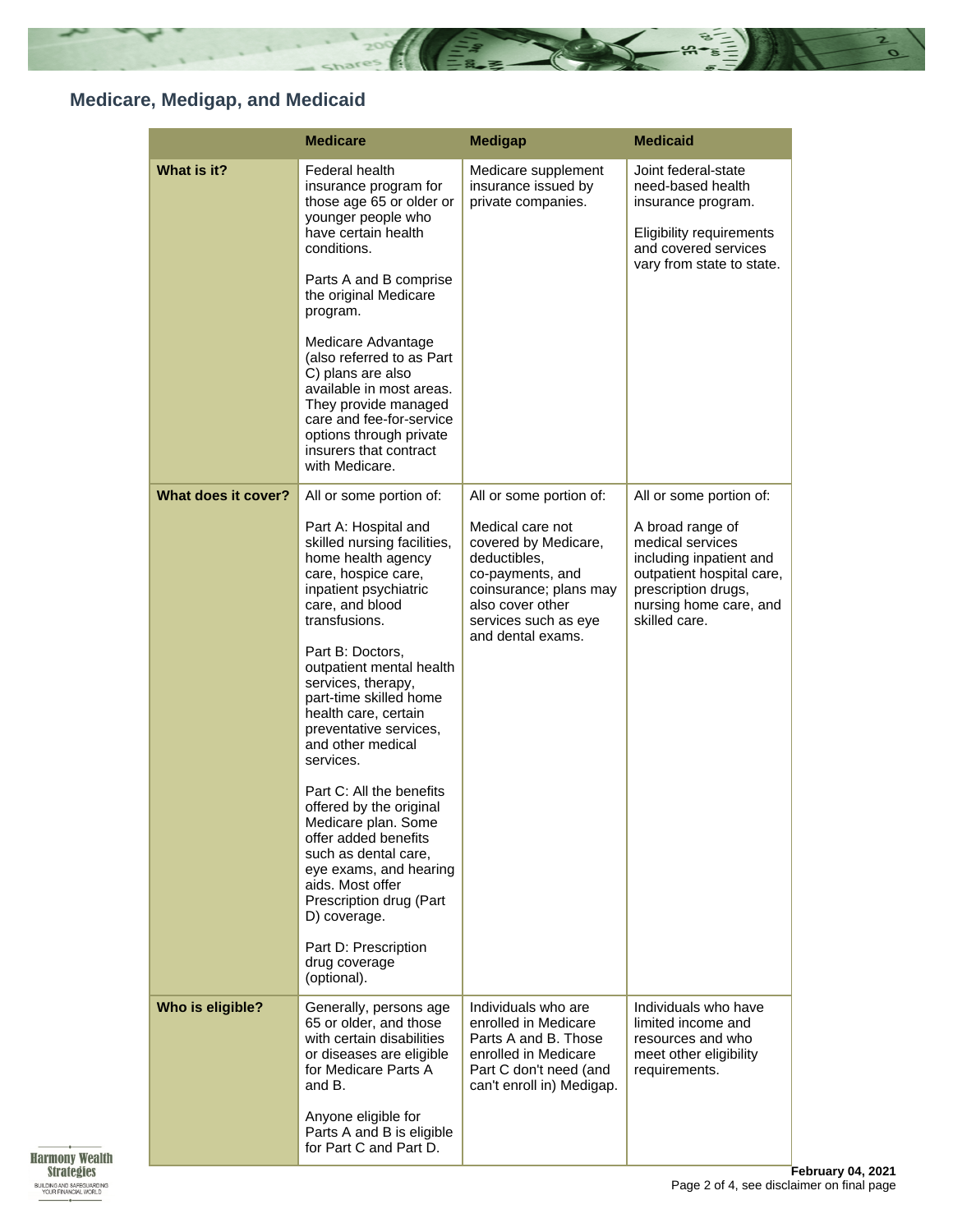

| What is the<br>premium cost in<br>2019? | Part A: Most<br>beneficiaries don't pay<br>for this coverage<br>because of prior Social<br>Security covered<br>employment.<br>Part B: People with<br>higher incomes may<br>pay a higher premium.<br>Part C: Varies by<br>insurer, state, and plan.<br>Part D: Varies by<br>insurer, state, and plan.                                                                          | Premiums vary by<br>company, region, and<br>plan. There are<br>generally 10 available<br>plans, each offering<br>different levels of<br>coverage. Not all plans<br>are available in every<br>state. | No premium.                                                                                                                                               |
|-----------------------------------------|-------------------------------------------------------------------------------------------------------------------------------------------------------------------------------------------------------------------------------------------------------------------------------------------------------------------------------------------------------------------------------|-----------------------------------------------------------------------------------------------------------------------------------------------------------------------------------------------------|-----------------------------------------------------------------------------------------------------------------------------------------------------------|
| What does it take to<br>enroll?         | If you've been receiving<br>Social Security or<br><b>Railroad Retirement</b><br>Board benefits for at<br>least four months<br>before you turn 65, you<br>will be automatically<br>enrolled in Part A and<br>Part B.<br>Otherwise, you will<br>need to enroll in<br>Medicare through the<br>Social Security<br>Administration by<br>applying online, by mail,<br>or in person. | Purchase a policy from<br>an insurance company.<br>You can find<br>information on Medigap<br>policies offered in your<br>area by visiting the<br>Medicare website or<br>calling (800) 633-4227.     | Application procedures<br>vary from state to state.<br>For information, contact<br>the agency responsible<br>for administering<br>Medicaid in your state. |